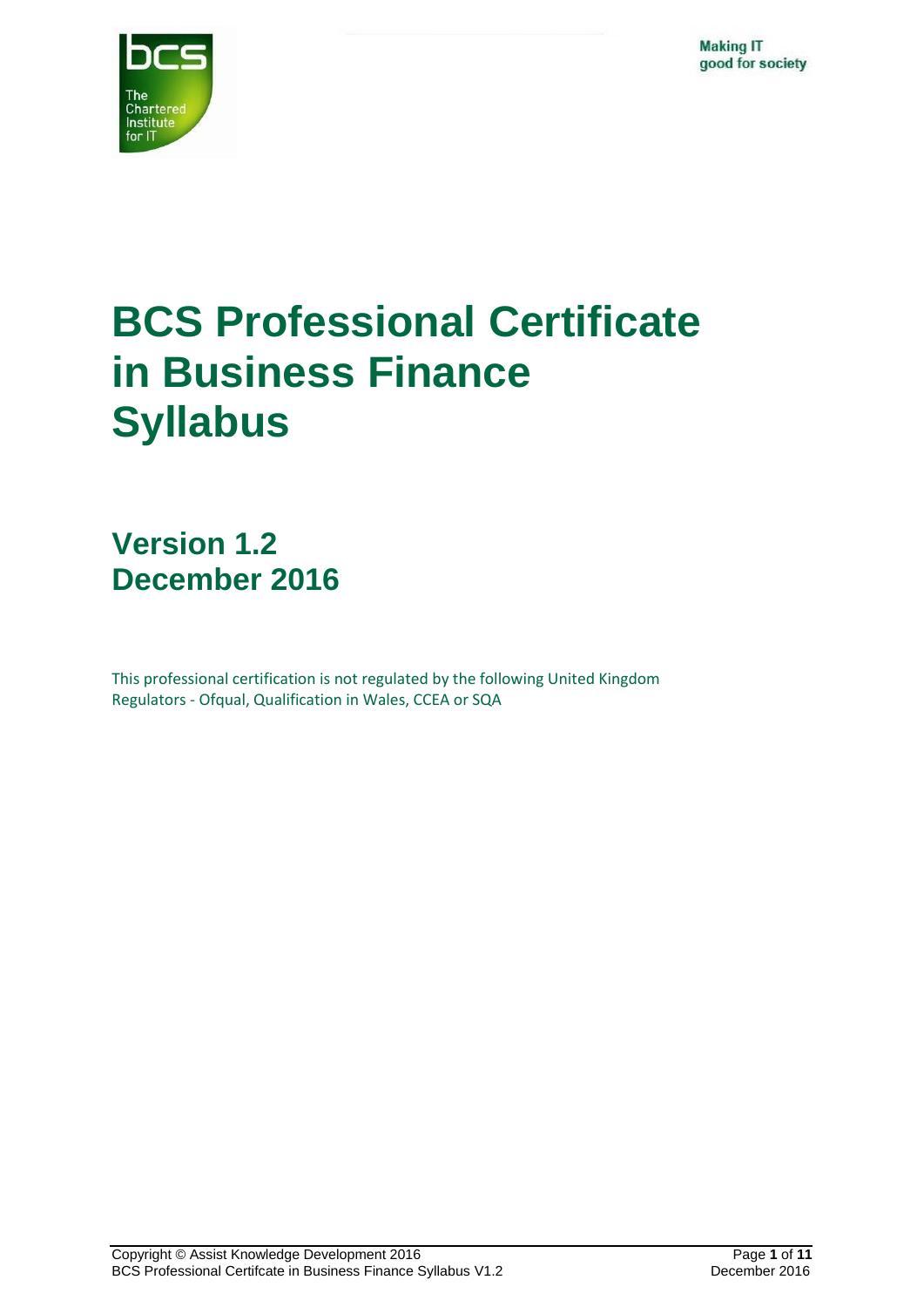# **Contents**

|    |                                 | Additional time for candidates whose native language is not that of the examination  6                                                                                                                                                                           |                            |
|----|---------------------------------|------------------------------------------------------------------------------------------------------------------------------------------------------------------------------------------------------------------------------------------------------------------|----------------------------|
|    |                                 |                                                                                                                                                                                                                                                                  |                            |
|    |                                 |                                                                                                                                                                                                                                                                  |                            |
|    |                                 |                                                                                                                                                                                                                                                                  |                            |
| 1. |                                 |                                                                                                                                                                                                                                                                  |                            |
|    | 1.1<br>1.2                      | The project lifecycle $-$ a financial perspective<br>The purpose of business: trading status, sources of finance and financial                                                                                                                                   | 8                          |
|    | 1.3<br>1.4                      | vocabulary<br>The statement of financial position (balance sheet)<br>The effect of transactions and adjustments on the financial position (balance                                                                                                               | 8<br>8                     |
|    | 1.5<br>1.6<br>1.7<br>1.8<br>1.9 | sheet)<br>The income statement (profit and loss account)<br>Published regulatory accounts<br>Statement of cash flows<br>The distinction between cash and profit<br>Cash flow forecasting                                                                         | 8<br>8<br>8<br>8<br>8<br>8 |
|    |                                 |                                                                                                                                                                                                                                                                  | .8                         |
|    | 2.1<br>2.2<br>2.3<br>2.4        | The business case in the business change lifecycle<br>The contents of a business case<br>Options in a business case; benefits, costs, risks and impacts<br>Costs and benefits to include in the business case                                                    | 8<br>8<br>8<br>8           |
| 3. |                                 |                                                                                                                                                                                                                                                                  | .8                         |
|    | 3.1<br>3.2<br>3.3<br>3.4        | Costs and benefits to include in the financial case<br>Cash flow and payback for a project<br>Payback and risk<br>Advantages and disadvantages of payback as a method of investment appraisal                                                                    | 8<br>8<br>8                |
|    | 3.5<br>3.6<br>3.7<br>3.8<br>3.9 | The cost of capital<br>The weighted average cost of capital<br>The concept and calculation of present values<br>Calculating and interpreting Net Present Value (NPV) of a project<br>Calculating and interpreting the Internal Rate of Return (IRR) of a project | 8<br>8<br>8<br>8<br>8<br>8 |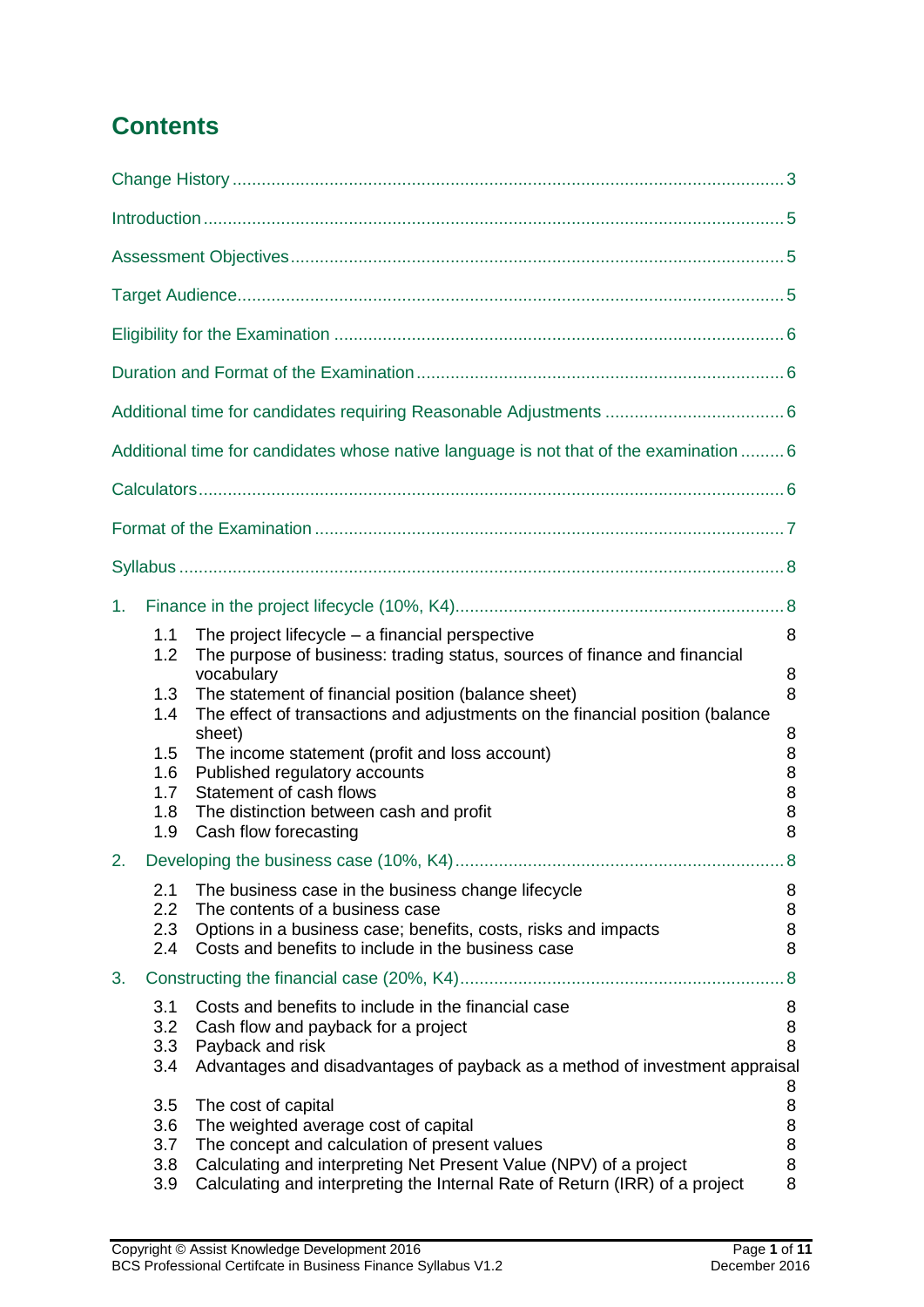|    | 3.10 NPV, IRR, systematic risk and project risk<br>3.11 Return on investment (ROI)<br>3.12 ROI and risk<br>3.13 Shareholder value added (SVA)<br>3.14 Comparing Payback, NPV, IRR, ROI and SVA                                                                                                                                                                                                                                                                                                                                                                                                                                                                                                                                                                                                                                                                 | 8<br>$\, 8$<br>$\boldsymbol{8}$<br>8<br>8                                                                  |
|----|----------------------------------------------------------------------------------------------------------------------------------------------------------------------------------------------------------------------------------------------------------------------------------------------------------------------------------------------------------------------------------------------------------------------------------------------------------------------------------------------------------------------------------------------------------------------------------------------------------------------------------------------------------------------------------------------------------------------------------------------------------------------------------------------------------------------------------------------------------------|------------------------------------------------------------------------------------------------------------|
| 4. |                                                                                                                                                                                                                                                                                                                                                                                                                                                                                                                                                                                                                                                                                                                                                                                                                                                                | .8                                                                                                         |
|    | Budgeting, long-term plans and corporate objectives<br>4.1<br>4.2<br>The characteristics, purpose and uses of budgeting<br>Cost centres, profit centres and charge-out<br>4.3<br>Responsibility accounting<br>4.4<br>Capital and revenue expenditure<br>4.5<br>Actual versus budget<br>4.6<br>Flexing the budget<br>4.7<br>Making budgetary control effective<br>4.8<br>Behavioural aspects of budgetary control<br>4.9                                                                                                                                                                                                                                                                                                                                                                                                                                        | 8<br>8<br>8<br>$\boldsymbol{9}$<br>$\overline{9}$<br>9<br>9<br>$\overline{9}$<br>9                         |
| 5. |                                                                                                                                                                                                                                                                                                                                                                                                                                                                                                                                                                                                                                                                                                                                                                                                                                                                | 9                                                                                                          |
|    | 5.1<br>Fixed and variable costs<br>5.2<br>Contribution<br>5.3<br>Breakeven analysis<br>Margin of safety<br>5.4<br>Price/volume calculations and charts<br>5.5<br>Weaknesses of breakeven analysis<br>5.6<br>5.7<br>Marginal analysis: outsourcing, a make or buy decision<br>5.8 The principles of full costing<br>Direct and indirect costs<br>5.9<br>5.10 Assigning overhead costs<br>5.11 Job costing<br>5.12 Business process costing<br>5.13 The principles of activity based costing                                                                                                                                                                                                                                                                                                                                                                     | 9<br>$\boldsymbol{9}$<br>9<br>9<br>9<br>9<br>9<br>9<br>$\boldsymbol{9}$<br>$\boldsymbol{9}$<br>9<br>9<br>9 |
| 6. |                                                                                                                                                                                                                                                                                                                                                                                                                                                                                                                                                                                                                                                                                                                                                                                                                                                                |                                                                                                            |
|    | 6.1. Financial analysis and the calculation of ratios<br>6.2. Calculating and interpreting profitability ratios (gross margin, operating margin,<br>return on capital employed (ROCE))<br>Calculating and interpreting activity (capital productivity) ratios; Capital activity<br>6.3.<br>(asset turnover), inventory turnover, receivable days, payable days<br>The relationship between primary and secondary ratios<br>6.4.<br>Calculating and interpreting liquidity ratios; current ratio, acid test ratio<br>6.5.<br>Calculating and interpreting gearing ratios; gearing (debt/equity) ratio, interest<br>6.6.<br>cover ratio<br>6.7. Calculating and interpreting other ratios; dividend yield, price/earnings<br>6.8. The principles of shareholder value added (SVA) and Economic Value Added<br>(EVA)<br>The limitations of ratio analysis<br>6.9. | 9<br>- 9<br>9<br>9<br>9<br>9<br>9<br>9<br>9                                                                |
| 7. |                                                                                                                                                                                                                                                                                                                                                                                                                                                                                                                                                                                                                                                                                                                                                                                                                                                                | 9                                                                                                          |
|    | Depreciation of assets: straight-line and reducing balance<br>7.1.<br>Depreciation of assets: disposal and upgrade issues<br>7.2.<br>Financing investments: the relationship between financing and leasing<br>7.3.<br>Financing investments: the distinction between finance and operating leases<br>7.4.<br>Financing investments: end of lease issues and ownerships<br>7.5.<br>Outsourcing: financial characteristics<br>7.6.<br>Outsourcing: building an outsourcing financial case<br>7.7.                                                                                                                                                                                                                                                                                                                                                                | 9<br>9<br>$\boldsymbol{9}$<br>$\overline{9}$<br>9<br>$\overline{9}$<br>9                                   |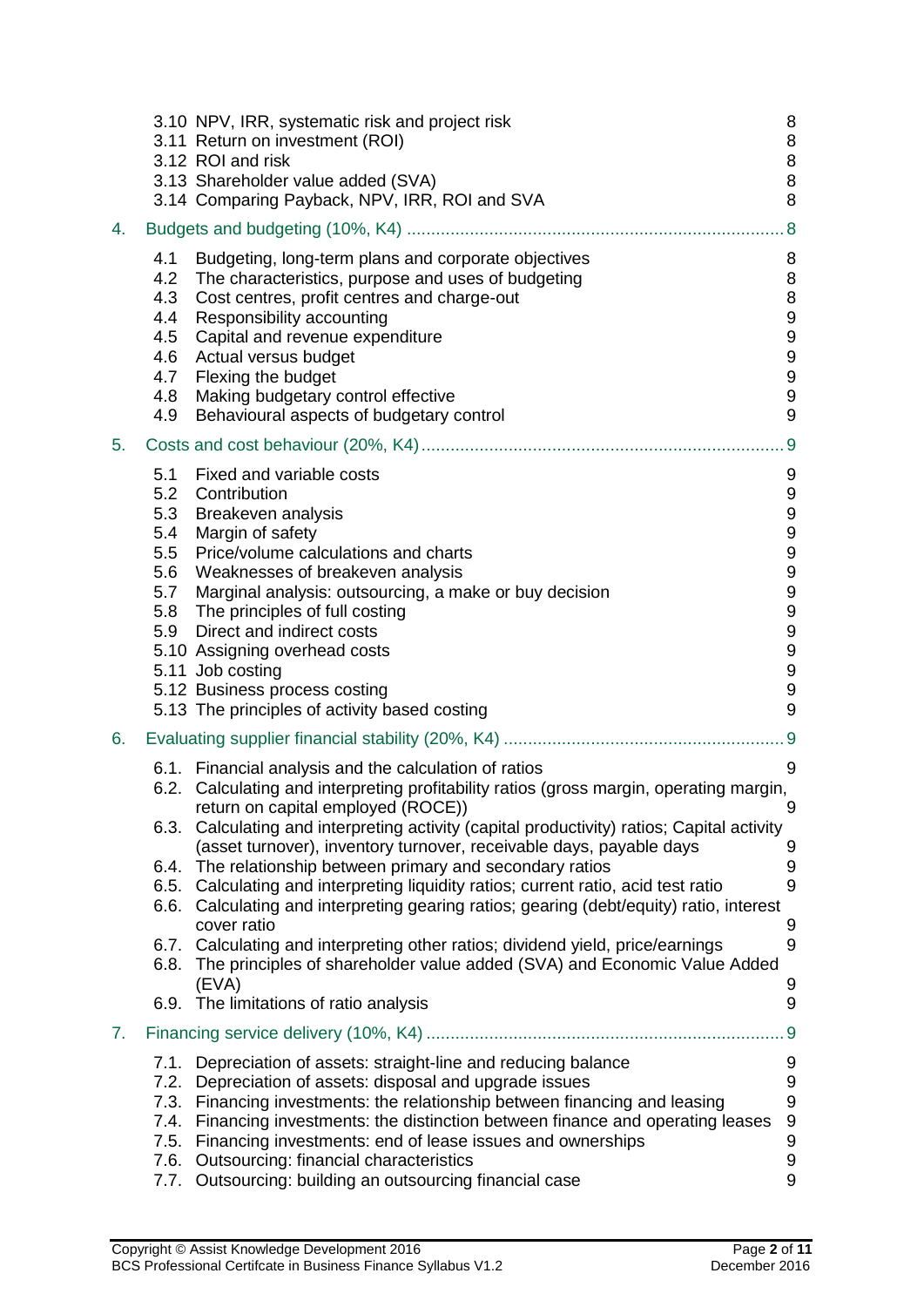### <span id="page-3-0"></span>**Change History**

Any changes made to the syllabus shall be clearly documented with a change history log. This shall include the latest version number, date of the amendment and changes made. The purpose is to identify quickly what changes have been made.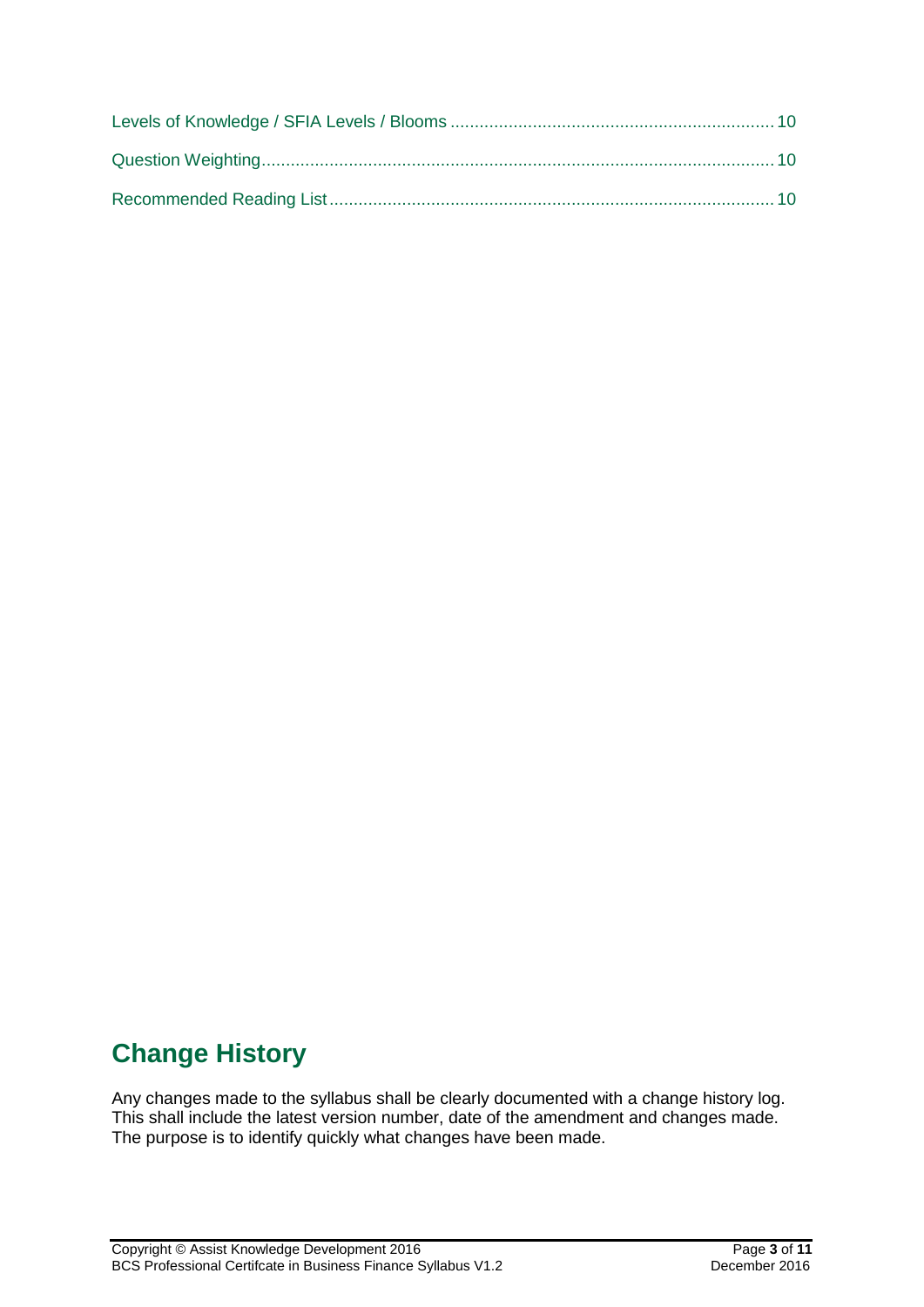| <b>Version Number</b>           | <b>Changes Made</b>                                    |
|---------------------------------|--------------------------------------------------------|
| Version 1.2<br>December 2016    | Strapline regarding regulated statement has been added |
| Version 1.1<br><b>July 2016</b> | Pass mark updated                                      |
| Version 1.0<br>October 2015     | Syllabus created                                       |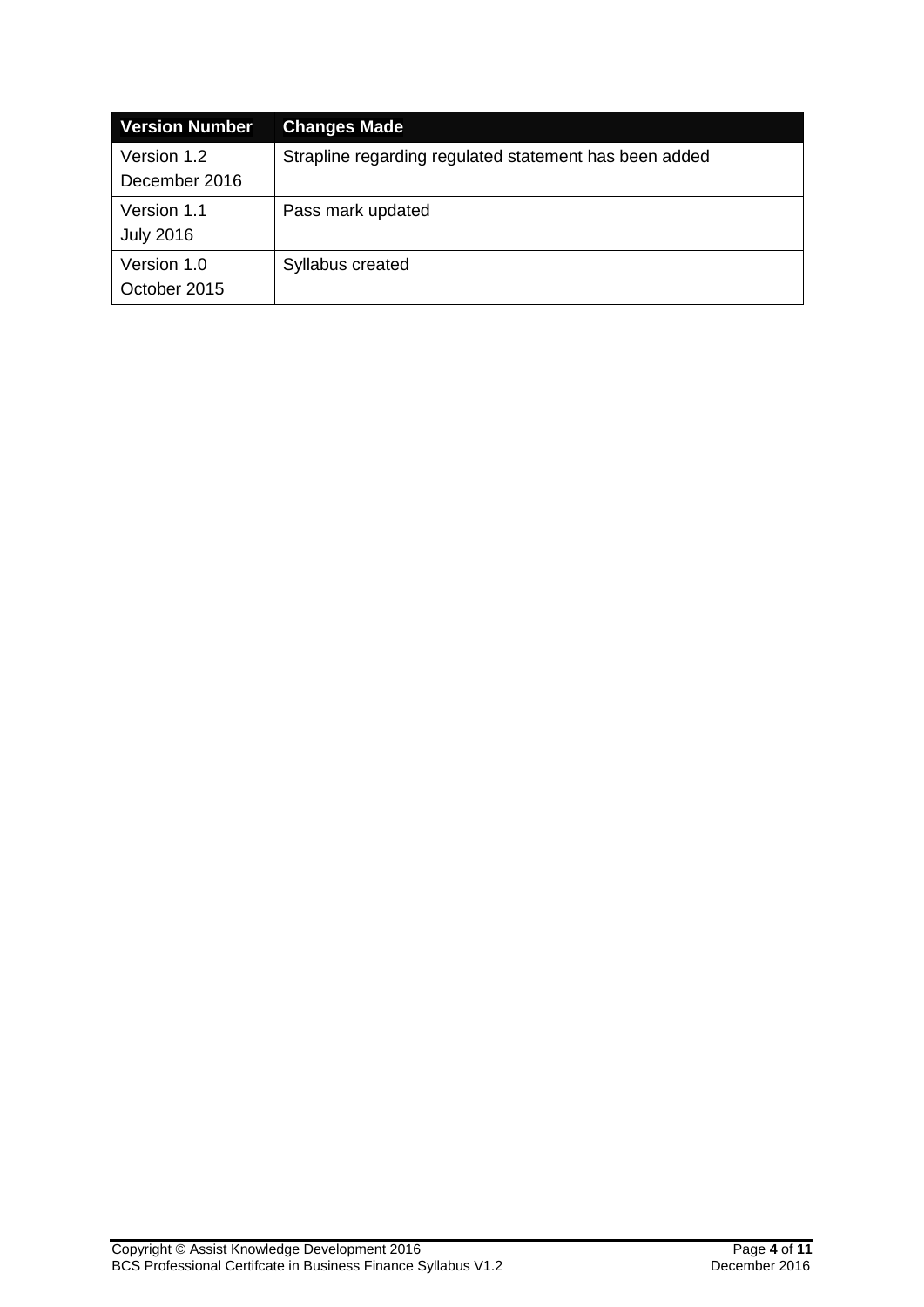### <span id="page-5-0"></span>**Introduction**

The BCS Professional Certificate in Business Finance assesses competence with regard to the concepts and techniques applied in financial management and reporting. This syllabus includes some topics that are introduced in the BCS Foundation Certificate in Commercial Awareness. Their inclusion in this professional certification is to ensure there is complete coverage of the subjects that are fundamental to an understanding of business finance. However, the examination leading to the BCS Professional Certificate in Business Finance will assess candidates using complex multiple-choice questions that require a deeper level of understanding and a demonstrable ability to apply the concepts and techniques to a given scenario.

### <span id="page-5-1"></span>**Assessment Objectives**

The examination leading to the BCS Professional Certificate in Business Finance has the following assessment objectives.

Candidates must be able to demonstrate that they can:

- Explain sources of finance and financial vocabulary
- Interpret financial documents: statement of financial position, income statement, statement of cash flows
- Explain the difference between cash and profit
- Construct and interpret a cash flow forecast
- Define the contents of a business case
- Classify costs and benefits for inclusion in a business case
- Undertake an investment appraisal
- Calculate the weighted average cost of capital
- Understand the difference between investment appraisal techniques
- Explain the characteristics and concepts of budgeting
- Calculate a flexed budget
- State the different categories of cost
- Undertake costing calculations using different costing approaches: marginal costing, full costing; job costing; activity based costing
- Use financial ratios to evaluate supplier financial stability
- Interpret financial ratios
- State the application and limitations of financial ratios
- Explain the depreciation of assets
- Explain the differences between financing and leasing
- Define the financial characteristics of outsourcing
- State the contents of an outsourcing financial case

### <span id="page-5-2"></span>**Target Audience**

This certification is relevant for anyone wishing to further their understanding of business finance. The module takes a wide-ranging, holistic view of finance and considers how it applies within a business change project context. The certification will be of benefit to business analysts, project managers and business architects.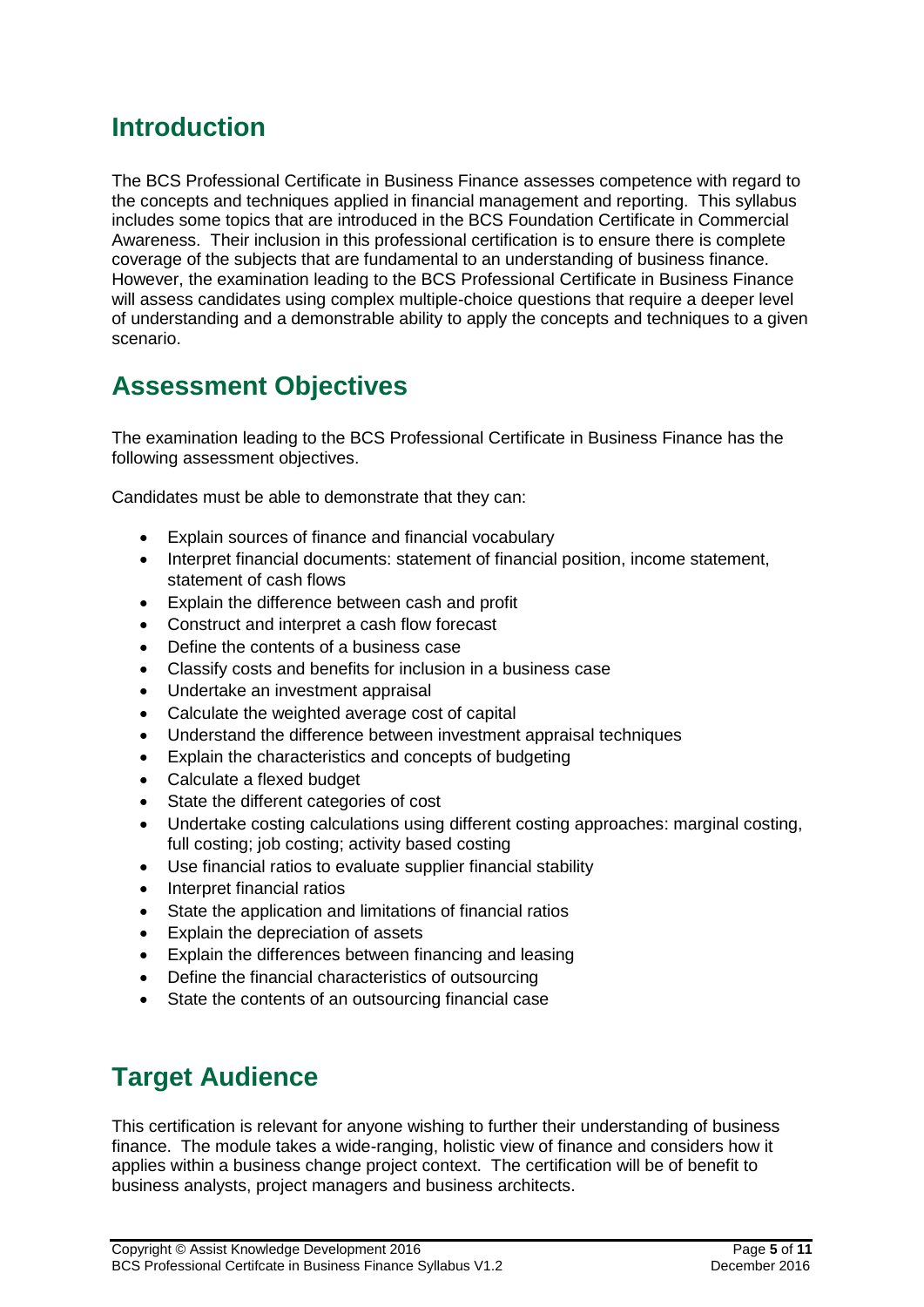# <span id="page-6-0"></span>**Eligibility for the Examination**

There are no pre-requisites for sitting this examination although candidates should be prepared to be assessed in line with the objectives listed in the previous section. While not compulsory, it is recommended that candidates attend a BCS accredited training course.

### <span id="page-6-1"></span>**Duration and Format of the Examination**

The format for the examination is a 90 minute examination. It consists of 40 multiple choice questions. The examination is closed book i.e. no materials can be taken into the examination room. The pass mark is 26/40 (65%).

# <span id="page-6-2"></span>**Additional time for candidates requiring Reasonable Adjustments**

Candidates may request additional time if they require reasonable adjustments. Please refer to the [reasonable adjustments policy](file://///bcsfile01/UDrive/PDS/Client%20Services/Policy%20&%20Compliance/QMS/Master%20Policies/PDS%20Pol%2001%20V6.0%20(Approved)%20Reasonable%20Adjustments%20Policy.doc) for detailed information on how and when to apply.

# <span id="page-6-3"></span>**Additional time for candidates whose native language is not that of the examination**

If the examination is taken in a language that is not the candidate's native / official language then they are entitled to 25% extra time.

If the examination is taken in a language that is not the candidate's native / official language then they are entitled to use their own **paper** language dictionary (whose purpose is translation between the examination language and another national language) during the examination. Electronic versions of dictionaries will **not** be allowed into the examination room.

# <span id="page-6-4"></span>**Calculators**

Simple non-programmable calculators can be used during paper based examinations (to be provided by the candidate). Candidates taking on-line examinations will have access to an on screen calculator. No other calculators or mobile technology will be allowed.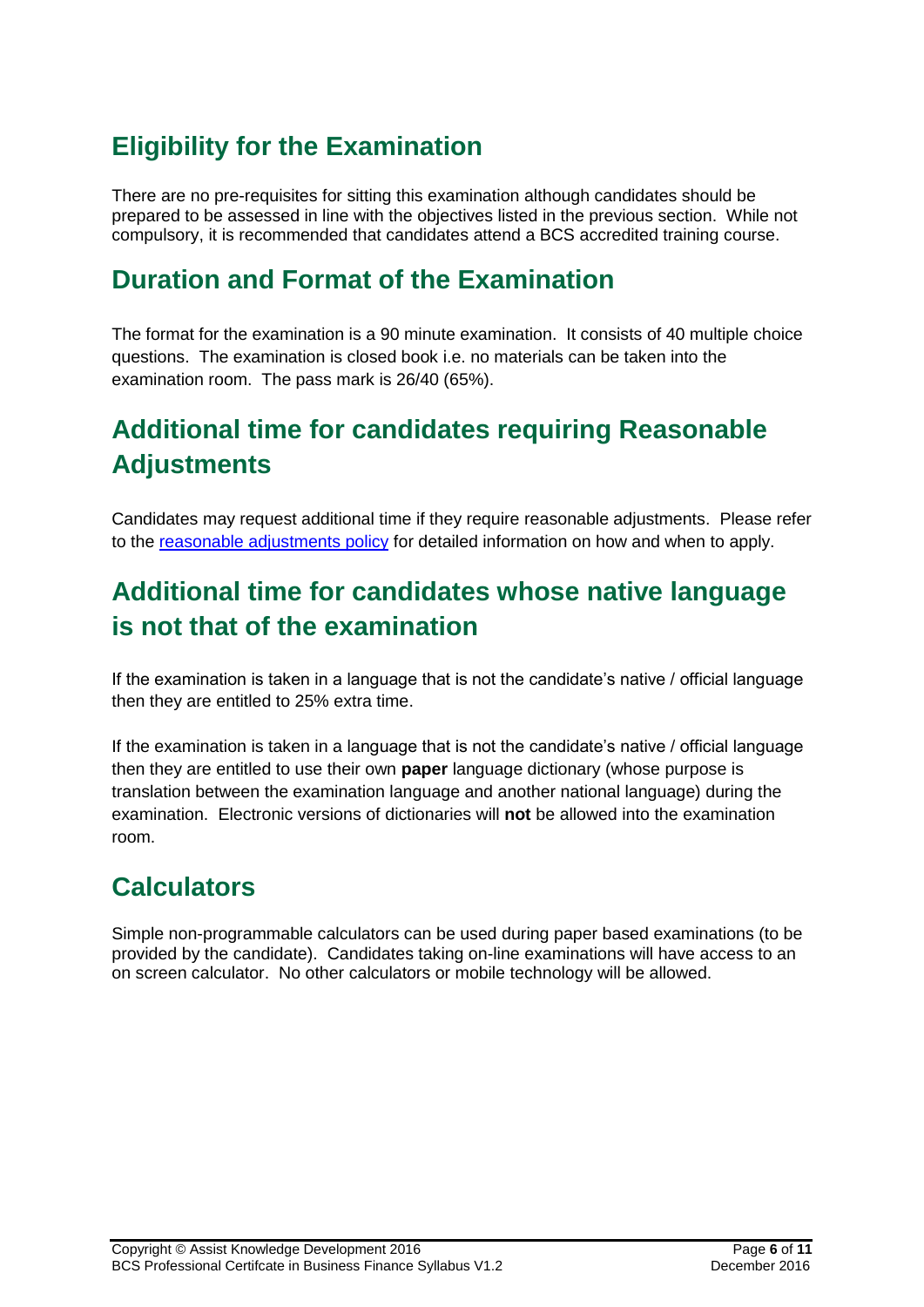# <span id="page-7-0"></span>**Format of the Examination**

| <b>Type</b>             | 40 multiple choice questions                                                                                                                                                                                                                                                                                                                                                                   |
|-------------------------|------------------------------------------------------------------------------------------------------------------------------------------------------------------------------------------------------------------------------------------------------------------------------------------------------------------------------------------------------------------------------------------------|
| Duration                | 1 Hour and 30 Minutes. Candidates are entitled to an additional<br>23 minutes if they are sitting an examination in a language that is<br>not their native/official language.                                                                                                                                                                                                                  |
| <b>Example Question</b> | A company currently has \$6m of equity and \$2m of debt. The<br>'cost of equity' is 12%. The company uses a discount rate of 10%<br>for its investment appraisals, which represents its weighted<br>average cost of capital.<br>The discount rate of 10% represents the weighted average cost of<br>capital. What is the company's percentage cost of debt?<br>A. 8%<br>B. 6%<br>C.4%<br>D. 2% |
| Pre-requisites          | Accredited training is strongly recommended but is not a pre-                                                                                                                                                                                                                                                                                                                                  |
|                         | requisite                                                                                                                                                                                                                                                                                                                                                                                      |
| Supervised              | Yes                                                                                                                                                                                                                                                                                                                                                                                            |
| Open Book               | <b>No</b>                                                                                                                                                                                                                                                                                                                                                                                      |
| Pass Mark               | 26/40 (65%)                                                                                                                                                                                                                                                                                                                                                                                    |
| <b>Distinction Mark</b> | None                                                                                                                                                                                                                                                                                                                                                                                           |
| Calculators             | Calculators may be used during this examination                                                                                                                                                                                                                                                                                                                                                |
| Delivery                | Paper-based examination                                                                                                                                                                                                                                                                                                                                                                        |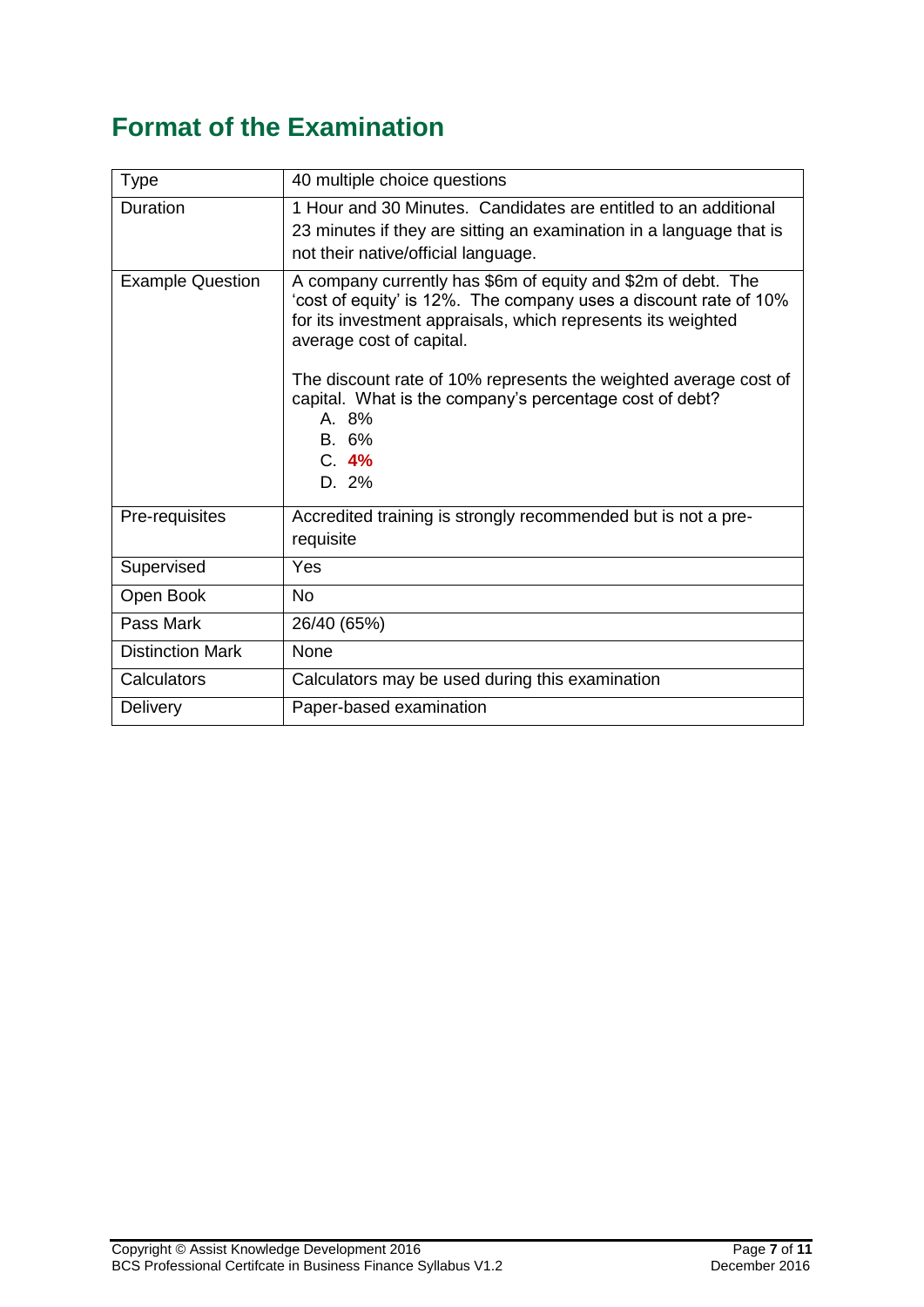# <span id="page-8-0"></span>**Syllabus**

For each top-level area of the syllabus a percentage and K level is identified. The percentage is the exam coverage of that area, and the K level identifies the maximum level of knowledge that may be examined for that area.

### <span id="page-8-1"></span>**1. Finance in the project lifecycle (10%, K4)**

- <span id="page-8-2"></span>1.1 The project lifecycle – a financial perspective
- <span id="page-8-3"></span>1.2 The purpose of business: trading status, sources of finance and financial vocabulary
- <span id="page-8-4"></span>1.3 The statement of financial position (balance sheet)
- <span id="page-8-5"></span>1.4 The effect of transactions and adjustments on the financial position (balance sheet)
- <span id="page-8-6"></span>1.5 The income statement (profit and loss account)
- <span id="page-8-7"></span>1.6 Published regulatory accounts
- <span id="page-8-8"></span>1.7 Statement of cash flows
- <span id="page-8-9"></span>1.8 The distinction between cash and profit
- <span id="page-8-10"></span>1.9 Cash flow forecasting

#### <span id="page-8-11"></span>**2. Developing the business case (10%, K4)**

- <span id="page-8-12"></span>2.1 The business case in the business change lifecycle
- <span id="page-8-13"></span>2.2 The contents of a business case
- <span id="page-8-14"></span>2.3 Options in a business case; benefits, costs, risks and impacts
- <span id="page-8-15"></span>2.4 Costs and benefits to include in the business case

#### <span id="page-8-16"></span>**3. Constructing the financial case (20%, K4)**

- <span id="page-8-17"></span>3.1 Costs and benefits to include in the financial case
- <span id="page-8-18"></span>3.2 Cash flow and payback for a project
- <span id="page-8-19"></span>3.3 Payback and risk
- <span id="page-8-20"></span>3.4 Advantages and disadvantages of payback as a method of investment appraisal
- <span id="page-8-21"></span>3.5 The cost of capital
- <span id="page-8-22"></span>3.6 The weighted average cost of capital
- <span id="page-8-23"></span>3.7 The concept and calculation of present values
- <span id="page-8-24"></span>3.8 Calculating and interpreting Net Present Value (NPV) of a project
- <span id="page-8-25"></span>3.9 Calculating and interpreting the Internal Rate of Return (IRR) of a project
- <span id="page-8-26"></span>3.10 NPV, IRR, systematic risk and project risk
- <span id="page-8-27"></span>3.11 Return on investment (ROI)
- <span id="page-8-28"></span>3.12 ROI and risk
- <span id="page-8-29"></span>3.13 Shareholder value added (SVA)
- <span id="page-8-30"></span>3.14 Comparing Payback, NPV, IRR, ROI and SVA

#### <span id="page-8-31"></span>**4. Budgets and budgeting (10%, K4)**

- <span id="page-8-32"></span>4.1 Budgeting, long-term plans and corporate objectives
- <span id="page-8-33"></span>4.2 The characteristics, purpose and uses of budgeting
- <span id="page-8-34"></span>4.3 Cost centres, profit centres and charge-out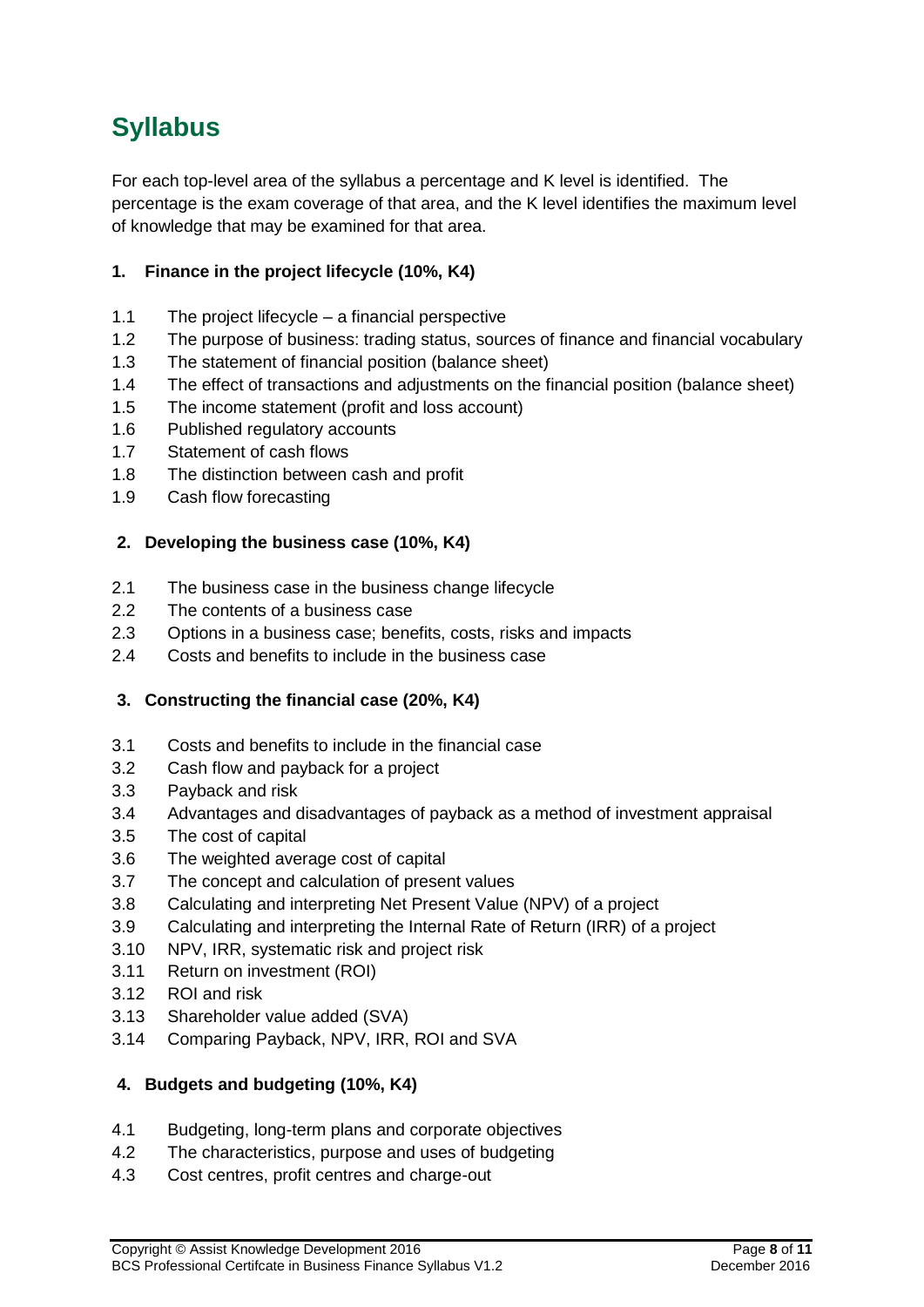- <span id="page-9-0"></span>4.4 Responsibility accounting
- <span id="page-9-1"></span>4.5 Capital and revenue expenditure
- <span id="page-9-2"></span>4.6 Actual versus budget
- <span id="page-9-3"></span>4.7 Flexing the budget
- <span id="page-9-4"></span>4.8 Making budgetary control effective
- <span id="page-9-5"></span>4.9 Behavioural aspects of budgetary control

#### <span id="page-9-6"></span>**5. Costs and cost behaviour (20%, K4)**

- <span id="page-9-7"></span>5.1 Fixed and variable costs
- <span id="page-9-8"></span>5.2 Contribution
- <span id="page-9-9"></span>5.3 Breakeven analysis
- <span id="page-9-10"></span>5.4 Margin of safety
- <span id="page-9-11"></span>5.5 Price/volume calculations and charts
- <span id="page-9-12"></span>5.6 Weaknesses of breakeven analysis
- <span id="page-9-13"></span>5.7 Marginal analysis: outsourcing, a make or buy decision
- <span id="page-9-14"></span>5.8 The principles of full costing
- <span id="page-9-15"></span>5.9 Direct and indirect costs
- <span id="page-9-16"></span>5.10 Assigning overhead costs
- <span id="page-9-17"></span>5.11 Job costing
- <span id="page-9-18"></span>5.12 Business process costing
- <span id="page-9-19"></span>5.13 The principles of activity based costing

#### <span id="page-9-20"></span>**6. Evaluating supplier financial stability (20%, K4)**

- <span id="page-9-21"></span>6.1. Financial analysis and the calculation of ratios
- <span id="page-9-22"></span>6.2. Calculating and interpreting profitability ratios (gross margin, operating margin, return on capital employed (ROCE))
- <span id="page-9-23"></span>6.3. Calculating and interpreting activity (capital productivity) ratios; Capital activity (asset turnover), inventory turnover, receivable days, payable days
- <span id="page-9-24"></span>6.4. The relationship between primary and secondary ratios
- <span id="page-9-25"></span>6.5. Calculating and interpreting liquidity ratios; current ratio, acid test ratio
- <span id="page-9-26"></span>6.6. Calculating and interpreting gearing ratios; gearing (debt/equity) ratio, interest cover ratio
- <span id="page-9-27"></span>6.7. Calculating and interpreting other ratios; dividend yield, price/earnings
- <span id="page-9-28"></span>6.8. The principles of shareholder value added (SVA) and Economic Value Added (EVA)
- <span id="page-9-29"></span>6.9. The limitations of ratio analysis

#### <span id="page-9-30"></span>**7. Financing service delivery (10%, K4)**

- <span id="page-9-31"></span>7.1. Depreciation of assets: straight-line and reducing balance
- <span id="page-9-32"></span>7.2. Depreciation of assets: disposal and upgrade issues
- <span id="page-9-33"></span>7.3. Financing investments: the relationship between financing and leasing
- <span id="page-9-34"></span>7.4. Financing investments: the distinction between finance and operating leases
- <span id="page-9-35"></span>7.5. Financing investments: end of lease issues and ownerships
- <span id="page-9-36"></span>7.6. Outsourcing: financial characteristics
- <span id="page-9-37"></span>7.7. Outsourcing: building an outsourcing financial case